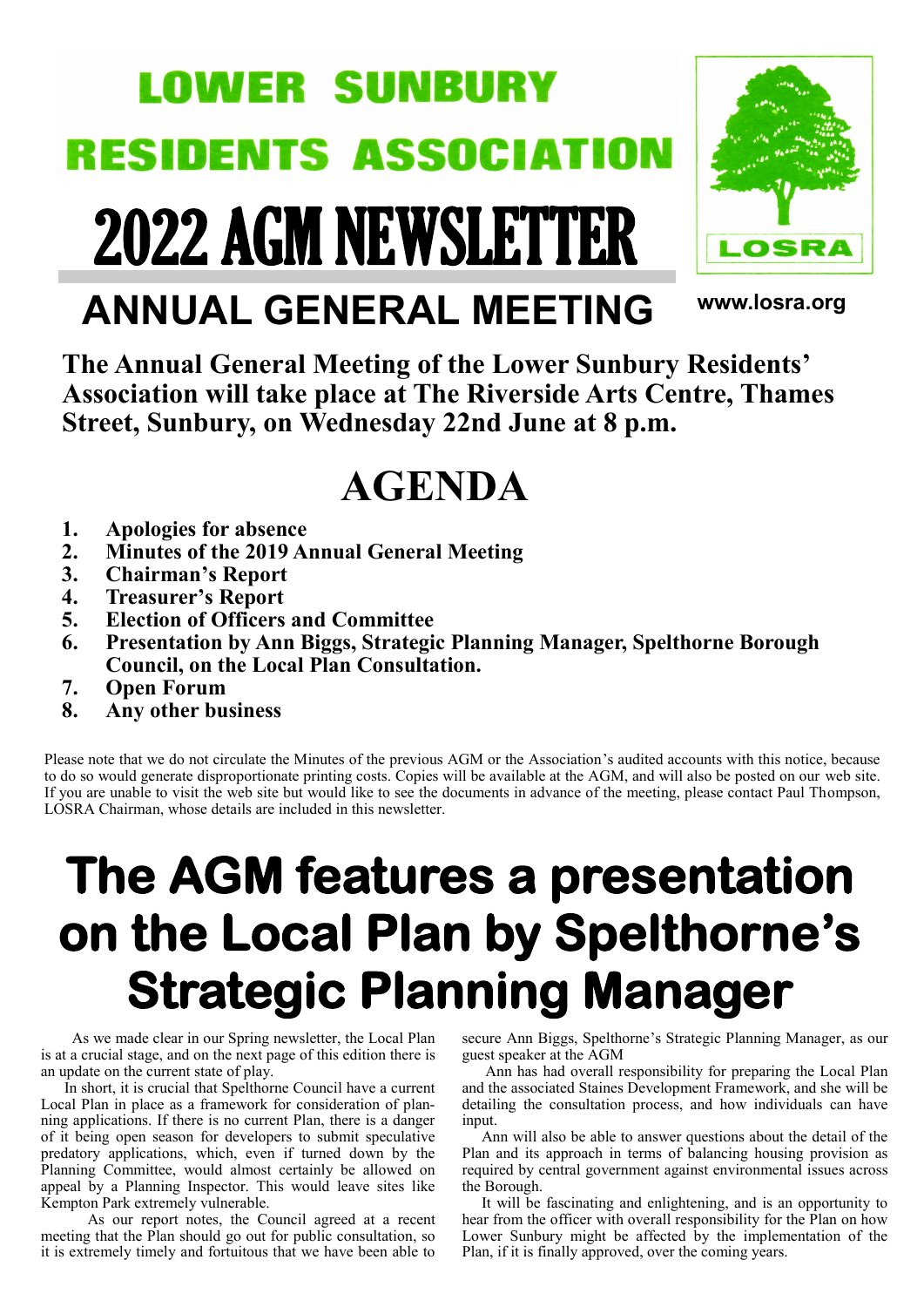# **At crucial meeting, Spelthorne Council votes in favour of the Local Plan proceeding to consultation phase**

 At an Extraordinary Council Meeting on 19 May, Councillors voted to progress the Local Plan and move to the next consultation phase so residents, businesses, employees, and visitors to the Borough can give their views.

 Whilst the Plan intends to deliver many positives for the Borough in terms of affordable housing, new infrastructure and responding to the climate emergency, it has been a very difficult challenge to balance these benefits against the high number of new homes the Government expects the Council to deliver - from the existing target of 166 dwellings per year to an eye-watering 618!

 The protracted years-long evolution of the Plan led the then Leader of the Council to comment: "*The journey has not just been difficult and challenging, it has gone way beyond that. It has been divisive, bruising and at times unpleasant. It has fractured communities and turned councillors against each other. The reason for the acrimony is easy to discern: the government's brutal housing targets which eclipse everything else in the Plan-making process."*

#### **Bruising acrimony**

 Notwithstanding the bruising acrimony, we were faced with the alternative very real risk that, in the absence of a Local Plan, the Council would be unable to defend more of our most precious green spaces against unwanted development.

 With a housing target of 618 dwellings it was clear that higher buildings and/or loss of more green belt would become inevitable, like the undeserving condemned man being given the choice of his method of execution.

#### **Housing targets**

 There has been communication between Spelthorne Borough Council and both Kwasi Kwarteng (Member of Parliament for Spelthorne) and the Ministry for Housing, Communities and Local Government (now the Department for Levelling Up, Housing and Communities) regarding the Local Plan and Housing Numbers from July 2018 to November 2021.These exchanges have not produced a single definitive and unambiguous rethinking of the housing target figures.

In his foreword to the Local Plan, already quoted above, the then leader of the Council, Halliford and Sunbury West Councillor Lawrence Nichols, a Lower Sunbury resident, wrote: "*We are charged by the government to keep our Plan 'up to date', but to do this we are forced to use data that is now a decade* 

*old and we have been specifically banned from using more up-to-date figures. No Spelthorne councillor wants to build on our Green Belt, nor do we want to populate our town centres with sterile, highrise blocks. But that is what Westminster is demanding.* 

 *We all recognise the need for new homes, especially affordable housing, but 618 homes per year, compared to the target of 166 in our Core Strategy from 2009, represents an increase that will damage our environment and ruin the character of our small and highly constrained borough.* 

*….. The Government methodology is deeply flawed and is focused on a misleading algorithm for what is needed without any real consideration of what is possible. So as a Council we are faced with producing a Plan that pleases no one or having no Plan at all."*

We would take the view that it is not an ideal Plan, especially where release of Green Belt is concerned, and comes with some risks, but in the circumstances it would have been hard to achieve what we might have liked.

#### **Staines Development Framework**

 Alongside the Local Plan the Staines Development Framework intends to help transform and regenerate the centre of Staines-upon-Thames. The framework will address issues such as parking, improving public transport links, capitalising on the riverside location and enhancing the environment and public spaces.

#### **The public consultation**

 An online consultation will begin on Wednesday 15 June and run until Monday 5 September 2022. Once live, you will be able to read and respond to the documents on the dedicated consultation web page: www.spelthorne.gov.uk/

currentconsultations.

 It's important to note that feedback from the public will be forwarded to the Planning Inspectorate unedited by the Council (Regulation 19, The Town and Country Planning (Local Planning) Country Planning (Local (England) Regulations 2012). The Planning Inspectorate will then arrange for an Examination in Public to take place.

#### **What the Inspector will consider**

At the Examination, an independent inspector will review the policies and proposed site allocations in the plan to consider whether they are 'sound', meaning they have to meet the following tests:

*- Positively prepared.* The plan should be prepared based on a strategy which seeks to meet objectively assessed development and infrastructure requirements, including unmet requirements from neighbouring authorities where it is reasonable to do so and consistent with achieving sustainable development

Justified. The plan should be the most appropriate strategy, when considered against the reasonable alternatives, based on proportionate evidence

- *Effective.* The plan should be deliverable over its period and based on effective joint working on cross-boundary strategic priorities

- *Consistent with national policy.* The plan should enable the delivery of sustainable development in accordance with the policies in the Framework

#### **Examination process & public input**

 The Examination will be a series of open public sessions which members of the public can attend and observe. At the Examination, officers and expert consultants appointed by the Council will be questioned by the inspector on how the Local Plan meets the tests of soundness.

 It is usual for developers and landowners to attend, often legally represented by barristers, to speak in favour of or oppose elements of the plan. The Council will also be represented by a barrister. There are often complex legal and technical points to be made and defended.

 Members of the public and residents' associations who make representations during the Regulation 19 consultation which is about to start will be asked if they wish to appear at the Examination in person and speak to the Planning Inspector directly on issues of importance to them.

### **Inspector's report**

 Following the Examination, the inspector will issue a report to set out whether the plan can be recommended for adoption and if not, what needs to be changed in order to be found sound.

 Once this has taken place, all Members of the Council will be asked to adopt the plan at a formal meeting. If adopted, the policies in the Local Plan and the Staines Development Framework will carry full weight and supersede former policies in older documents.

### **Thanks to Planning Officers**

In closing, a special mention must surely go to the officers who in preparing the complex and weighty Plan have had to both endure, and be caught in the crossfire of, the months of mutual partisan rancour and disaffection both within the Council and the communities affected. They have done a very difficult job in the most testing of circumstances.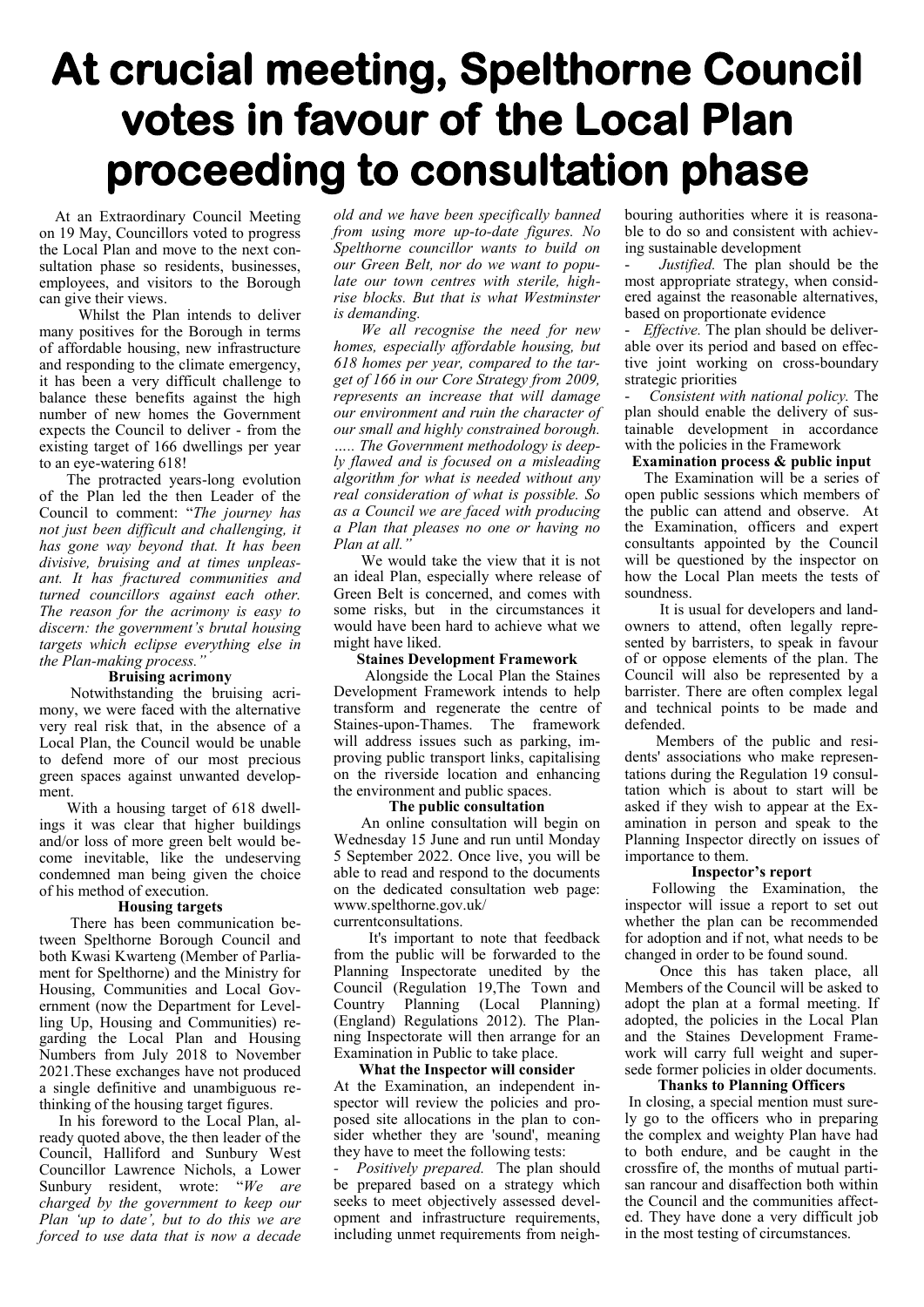# **Events at Apps Court Farm in Walton**

As we said in our Spring newsletter, Elmbridge Council recently approved a Licensing Application from Wow Factor Entertainment for a series of music events at Apps Court Farm, across the river in Walton, close to Sunbury lock.

 Here is a list of the large events that we know are taking place during the summer. Full details of these, so you can understand the scale of them and exactly what they involve, can be found at www.appscourtfarm.com.

| round at www.appscourtiarm.com. |                              |  |
|---------------------------------|------------------------------|--|
| Sat. 18th June                  | One Out Festival             |  |
| Fri. 24th, June                 | Metro Fest                   |  |
| Sat. 25th June                  | Metro Fest                   |  |
| Sun. 26th June                  | Metro Fest                   |  |
| Fri. 9th September              | <b>Steps Concert</b>         |  |
| Sat. 10th Sept.                 | Gloria Gaynor Concert        |  |
| Sun. 11th Sept.                 | Craig David Concert          |  |
| Sat. 24th Sept                  | Just A Tribute (Tribute Band |  |
|                                 |                              |  |

Festival) As is clear from the fact that some of these feature internationally known artists, these are substantial events with multiple stages and likely to draw big crowds, with some of them camping overnight.

 It is impressive that the promoters are bringing artists and events of this stature into this area, which will be a welcome addition to the local entertainment opportunities for many people who live in this part of the world.

 However, it is probably reasonable to speculate that one reason that the organisers have secured the necessary planning and licensing permissions is that the site is not particularly close to any areas of housing in Walton and Molesey, which might be affected by noise etc., which might be a primary concern for Elmbridge Council

# **Sunbury Embroidery launches community sponsorship scheme for development fund-raising**

 At the fund-raising Garden Party at Monksbridge on the Saturday of Platinum Jubilee weekend, Sunbury Millennium Embroidery launched a sponsorship scheme to raise funds towards the proposed development of a National Centre for Embroidery by expanding into the gardeners' depot behind the existing building. The highly successful day of events in the village, not only at Monksbridge but in Orchard Meadow and the Gallery, got the campaign off to an excellent start.

 Full details of the proposed development can be found at www.sunburygallery.org, and there is a display and video devoted to the plans in the Gallery café.

 The scheme enables individuals to buy one or more jigsaw pieces that make up a plan of the building, with the different parts of the building priced differently, to enable people to participate at a level they choose.

 While the project will ultimately depend on getting major funding from Heritage Lottery or charitable foundations, this scheme enables local residents to contribute in a way that gives them ownership of the project. You can visit the Gallery to choose your pieces and make your donation.

## **Pam Judd retrospective Exhibition**

There is an exhibition running at the Embroidery Gallery until 17th July which is a retrospective of the work of Pam Judd, who was the Chief Embroiderer for the original project.

 Pam, who died a couple of years ago, trained at the Hampton School of Needlework and was an expert embroiderer, with a highly personal and distinctive style, who contributed some remarkable pieces to the Sunbury Embroidery, as well as brilliantly organising the 147 embroiderers who were involved.

 She produced some fine works of embroidery during her life, many depicting local scenes, and many of these are on display. We urge you visit the Gallery to enjoy them.

 Lower Sunbury is much closer, just a couple of hundred metres away, and it is well known that sound travels very efficiently across water. The noise from last September's equivalent of the Tribute Band event was clearly audible halfway up The Avenue, as the editor of this newsletter can confirm.

 In addition, Apps Court also submitted Temporary Event Notices for private events, on May 21st, 10th June and 2nd July - The festival on 21st May was noisy enough to be heard within some Lower Sunbury riverside properties.

 On all the dates concerned, especially the larger events, if residents genuinely find the noise unduly intrusive, it is very important that residents complain directly to Elmbridge (link below) as they will log these complaints.

https://www.elmbridge.gov.uk/pollution/report-noise/

#:~:text=You%20can%20report%20ongoing%20noise,use%

20our%20online%20reporting%20form.

 If no complaints are received, it will quite reasonably be assumed that nobody was disturbed.

 Active noise monitoring of the June events will be carried out by Spelthorne Council from Monksbridge, in Thames St., which is one of the closest properties to the Apps Court site.

 This will help establish what are acceptable noise levels, which can be advised to the event organisers to try to reach an understanding as to whether the natural level of noise associated with events of this kind is compatible with what is seen to be acceptable on the Sunbury side of the river.

 If it is found that events are causing a serious noise nuisance, especially to a large area of Lower Sunbury, and that the noise cannot be reduced to an acceptable level without affecting the viability of the promotions, then clearly this should influence whether permission for such events is granted in future.

# **Outdoor gym installed at The Cedars**

. As part of an initiative to get people fit and active again after the Covid pandemic, Spelthorne Council has installed ten outdoor gyms across the borough, one of which is in The Cedars recreation ground in Green Street.

 It's free to use, doesn't need any special skills or training, and is suitable for people of all ages and levels of fitness, and regularly using the equipment can not only improve strength and fitness, but also mobility, balance and co-ordination .

 Spelthorne are to be commended for this, and we hope that people will make the most of the gym and enjoy using it.

## **Meeting held to discuss traffic issues in The Avenue and Thames Street**

 In 2019 a petition was presented to Spelthorne Joint Committee about the safety of pedestrians crossing The Avenue to access Chennestone Primary School, and some have campaigned for a 20 mph limit to be extended over the length of The Avenue.

 Buddhi Weerasinghe, County Councillor for Lower Sunbury and Halliford, hosted a public meeting on 13 May to hear the views of residents and discuss options, including a 20 mph zone with traffic calming, or retaining the existing speed limit but with traffic calming measures and improved pedestrian facilities at the The Avenue and Manor Lane Junction.

 The Surrey County Council highways officer replied to numerous points raised, noting the difficulties of putting a crossing at that location. Other options discussed included extending the 20 mph limit at the southern end of The Avenue further north to Saxonbury Avenue and installing vehicle-activated speed signs.

 Residents also raised concerns about the poor conditions of sections of the footpath. The highways officer agreed to provide further data prior to further consultation and discussion.

 There were comments about vibration caused by heavy vehicles in Thames Street with nuisance to residents, damage to properties and danger to pedestrians, with lorries exceeding the recommended weight limit. Watch the web site for updateson these issues.